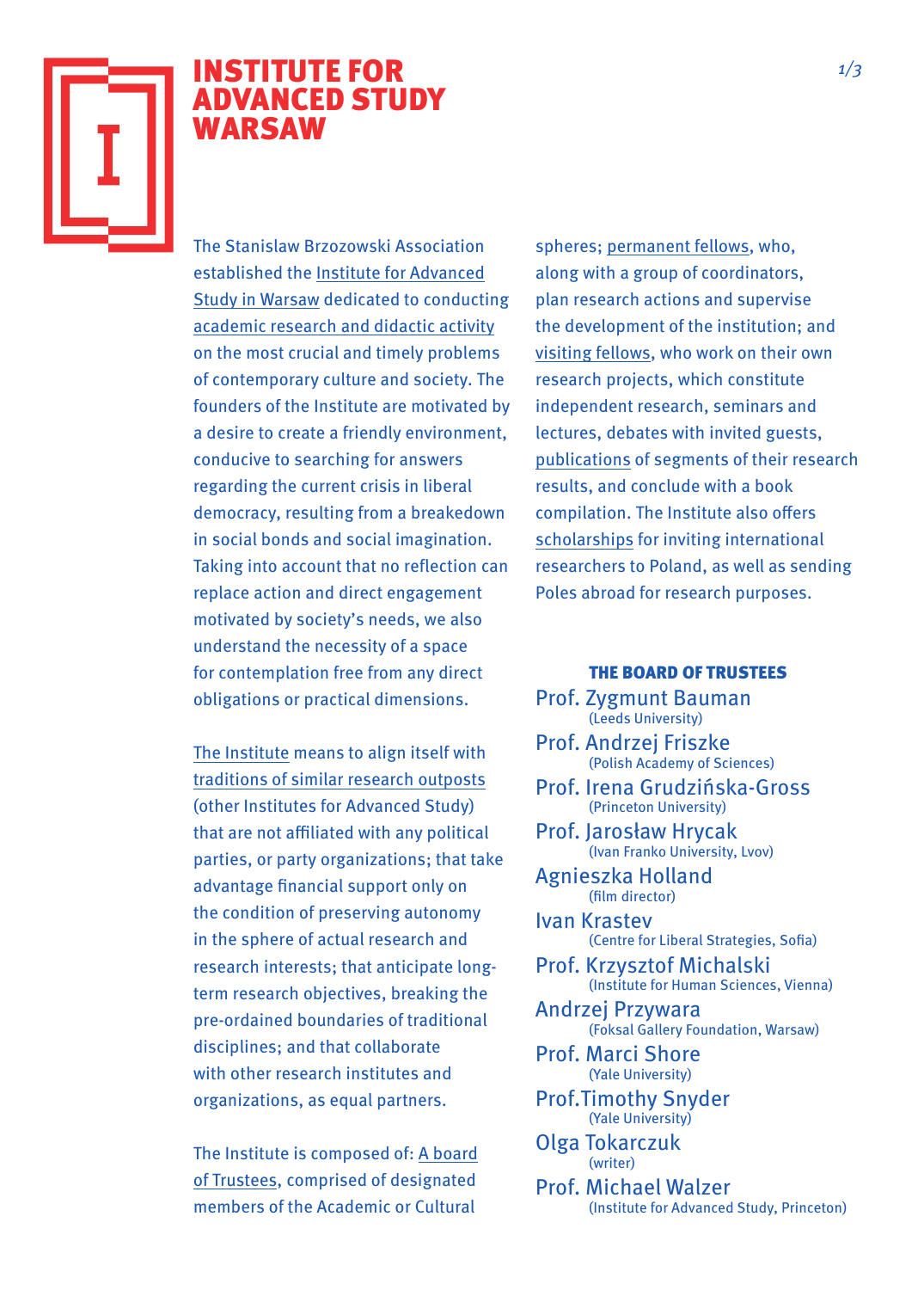## PERMANENT FELLOWS

Prof. Agata BIELIK-ROBSON (1966) – Polish philosopher, working in the Department of Theology and Religious Studies at the University of Nottingham. A member of the the Institute of Philosophy and Sociology of the Polish Academy of Sciences. Multi-year associate of Stanislaw Brzozowski Association, published by Krytyka Polityczna Publishing House and "Krytyka Polityczna" journal. Author of books: Romantyzm, niedokończony projekt. Eseje (Universitas 2008), "Na pustyni" – kryptoteologie późnej nowoczesności (Universitas 2008), The Saving Lie: Harold Bloom and Deconstruction (Northwestern University Press, 2011), Erros. Mesjański witalizm i filozofia (Universitas 2012).

Katarzyna SZYMIELEWICZ (1981) – human rights lawyer and activist. Co-founder and executive director of the Panoptykon Foundation—a Polish NGO defending human rights in the context of modern surveillance and a board member of European Digital Rights. A graduate of the University of Warsaw (Law) and the School of Oriental and African Studies (Development Studies). Member of the advisory board of the Ministry of Administration and Digitization, Poland; legal advisor to the Islandic New Media Initiative and International Commission of Jurists (Polish Section).

**Dr. Maciej GDULA**  $(1977)$  – sociologist at the Institute of Sociology of the University of Warsaw. Areas of research: social theory and class systems. Researcher of P. Bourdieu, N. Luhmann and B. Latour. In his research on social classes, Gdula concentrates on the increasing importance of the middle class in contemporary society and the relations of middle class, state and public institutions. Between 2005–2010 board member of Stanislaw Brzozowski Association. Author of books: Trzy dyskursy miłosne (2009), Style życia i porządek klasowy w Polsce (2012, with P. Sadura).

Apart from the group of Permanent Fellows, there is a permanent associate with the Institute for Advanced Study,

Prof. Jerzy HAUSNER (1949) - Polish economist, lecturer at Cracow University of Economics. From 1994 to 1996 Hausner served as Director-General of the Prime Minister's Office. In that capacity, he was in charge of a group of advisers to Grzegorz Kołodko—then the Deputy Prime Minister responsible for the economy. In February 1997, in the Government of Prime Minister Włodzimierz Cimoszewicz, he was appointed Undersecretary of State at the Prime Minister's Chancery and Government's

Commissioner for Social Security Reform. He was charged with developing an implementation timetable for social security reform, the operational establishing principles of pension funds, as well as with an ex-ante evaluation of the implementation costs of the new social security system, and with designing a financing scheme. He specializes in political economy, economics and public administration. Hausner is an author or co-author of over 300 academic publications.

The Institute commenced on October 11, 2012. The opening lecture on the 'Challenges for the Century' was delivered by Prof. Zygmunt Bauman. In the fall 2012 we also host, among others, Prof. Claus Offe (talking about the idea of progress in 21<sup>st</sup> century), Prof. Irena Grudzinska-Gross, Prof. Boris Kagarlitsky and Prof. Slavoj Žižek. Our guests also take part in discussion panels in several cities throughout Poland. Events in Moscow and Kiev are currently planned.

There are 14 projects currently carried out in the first semester of the Institute's operations, including seminars, research projects, workshops and publishing projects. We cooperate with well-acknowledged academics and intellectuals, who are often also engaged in social projects and public activities.

zabela Jasińska, Michał Sutowski Izabela Jasińska, Michał SutowskiDirector of the Institute: Director of the Institute: Sławomir Sierakowski Sławomir Sierakowski Coordinators: Coordinators: